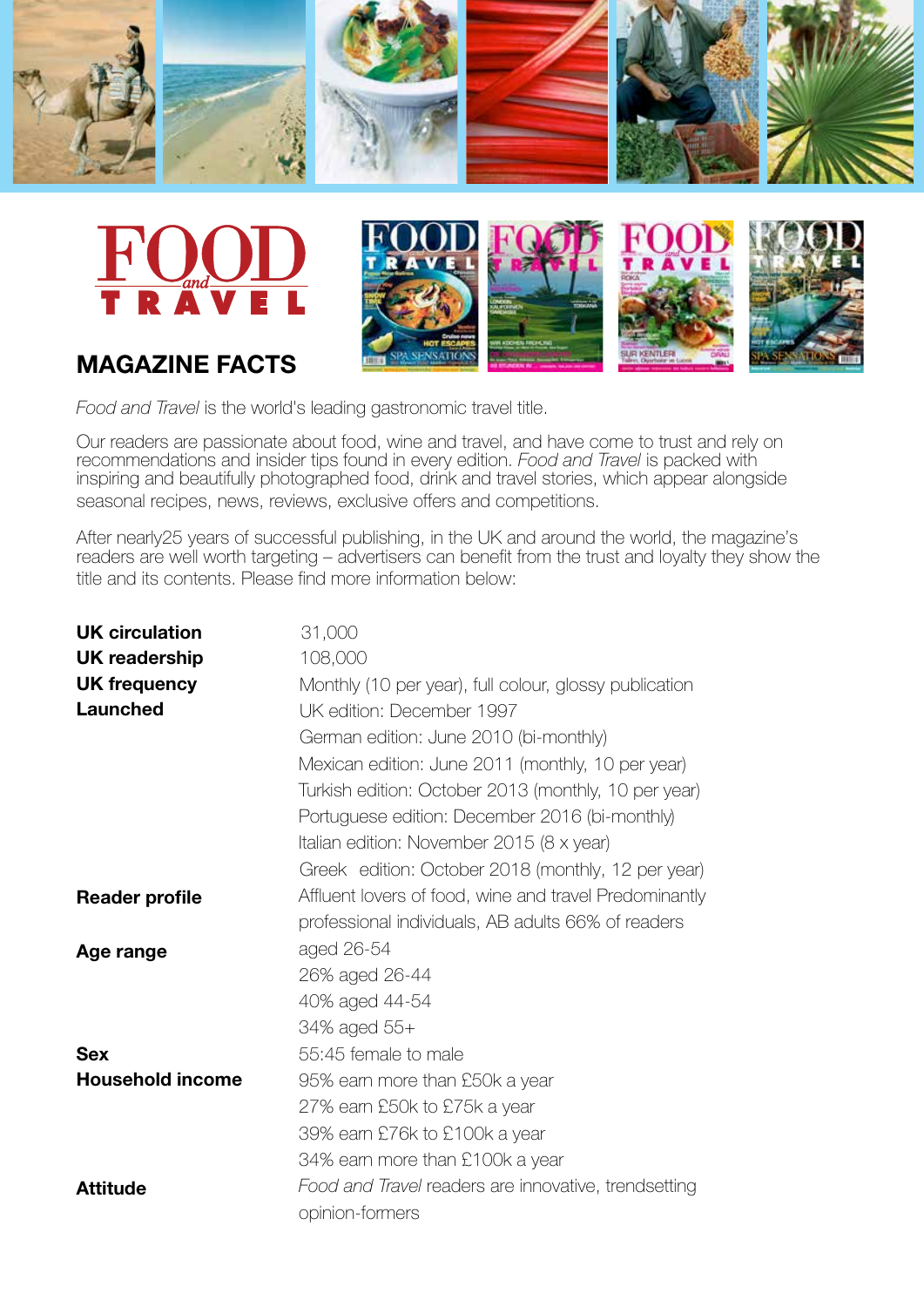

## **Food and Drink**

| <b>Eating out</b>       | On average twice a week, average food spend £30+ per head;<br>29% of all readers eat out more than six times a month                                                          |
|-------------------------|-------------------------------------------------------------------------------------------------------------------------------------------------------------------------------|
| Cooking                 | 67% of readers consider themselves to be an accomplished<br>cook, and are interested in new products and recipe ideas                                                         |
| <b>Food shopping</b>    | 79% of readers buy organic produce and 68% use the web to shop for food and wine                                                                                              |
| <b>Wine consumption</b> | Average 0.63 bottles per day (14 times the UK average); 72%<br>have a reasonable knowledge of wine and drink it most days                                                     |
| Spend per bottle        | Average £8.74 from a retail outlet; 84% of readers spend more<br>than £19.50 on a bottle of wine at a restaurant                                                              |
| <b>Social cooking</b>   | Food and Travel readers regularly entertain at home; 67% cook for friends more than three times a month                                                                       |
| <b>TRAVEL</b>           |                                                                                                                                                                               |
| <b>Holidays</b>         | Our readers take an average 2 to 3 overseas holidays every<br>year, and 43% enjoy 3 or more; 60% take at least 2 short breaks<br>within the UK every year                     |
| <b>Booking</b>          | 61% book through an independent tour operator<br>63% book independent/flight-only holidays<br>86% use the web frequently to research a holiday or<br>to book their air travel |
| <b>Main holiday</b>     | £3,482 average spend per head                                                                                                                                                 |
| <b>Second holiday</b>   | £1,732 average spend per head                                                                                                                                                 |
| <b>Short break</b>      | £820 average spend per head                                                                                                                                                   |
| <b>Business travel</b>  | 41% travel abroad on business regularly                                                                                                                                       |

*Source: Food and Travel Reader Survey*

### **Summary**

- **•** Award-winning editorial covering the world's favourite pastimes food, wine and travel
- **•** Destinations from Antarctica to Zambia, as well as the UK
- **•** Gourmet travel, city breaks, weekends away and active holidays
- **•** Inspiration and menus for dinner parties or simple suppers with wine recommendations
- **•** New products, cookery schools, delis and seasonal inspiration
- **•** Hotel and restaurant reviews and recommendations in the UK, Europe and worldwide